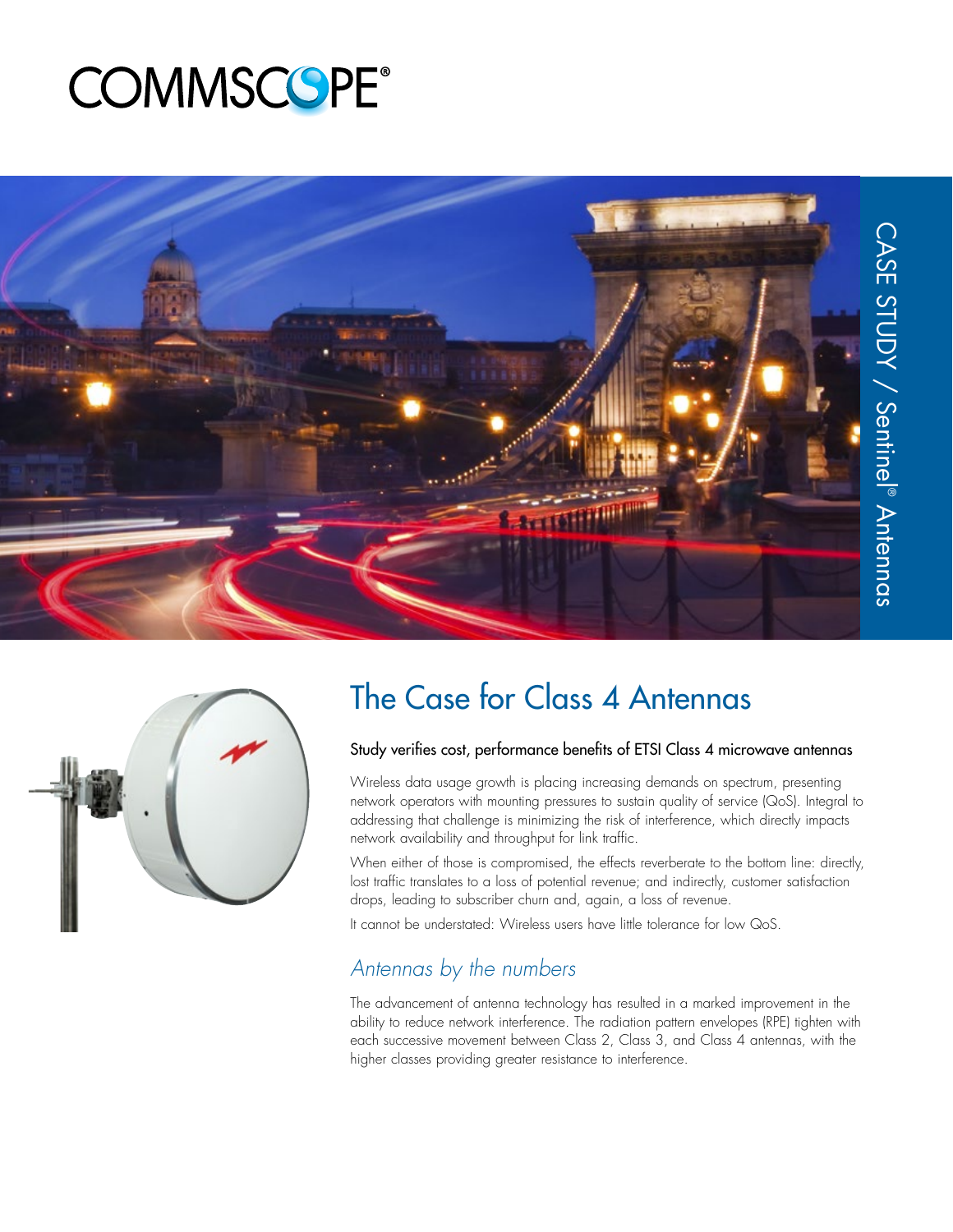More recently, microwave antenna engineering advances—along with manufacturing enhancements—have produced high-performance Class 4 antennas at a cost-effective price point. The evolution is significant and provides compelling motivation for the operator to assess upgrading equipment. But commensurate with that assessment comes an analysis that moves beyond the theoretical. While Class 4 antennas offer a superior RPE, does the impact validate itself in real-world practical applications?

### Class 4 network case study

CommScope set out to prove just that, as it conducted a study in Hungary comparing the network performance impact when Class 4 antennas replaced Class 3 antennas of equal size and frequency. Comsearch's® iQ.link® XG, an industry-leading microwave planning and optimization tool from CommScope was used to model and analyze the network.

The existing network included 38GHz Class 3 antennas and 1,048 microwave backhaul links. The study looked at performance changes when the Class 3 antennas were replaced with Andrew Solutions Class 4 Sentinel antennas. Everything else in the network—the operating frequency band and the radio equipment—remained the same.

The specific objective of the study was to determine what effect, if any, Class 4 antennas would have on reducing network interference levels and, consequently, network availability and throughput for link traffic.

#### Network challenges

The Hungarian network was chosen as it was considered typical, with challenges that are experienced in nearly every country:

- Limited spectrum availability
- Strict spectrum management requirements
- High density of links within the network.

#### Results

The Class 4 antennas delivered marked qualitative performance improvements over their Class 3 counterparts (Figure 1):

- Threshold degradation (TD) in the links improved, due to a significant reduction in interference
	- The number of links with no interference increased from 1,584 to 1,776
	- The average annual outage dropped across every grouping of TD
- The decreased interference boosted fade margins, causing a direct improvement in the outage seconds of a particular modulation
- Link availability increased, allowing the operator to maximize the size of backhaul pipe available from the existing radios.

Overall, 75 percent of the links realized a design traffic improvement from 5 percent to 20 percent, while 11 percent of the total links showed traffic gain between 20 percent and 100 percent—some even doubling the traffic for which they had been designed.